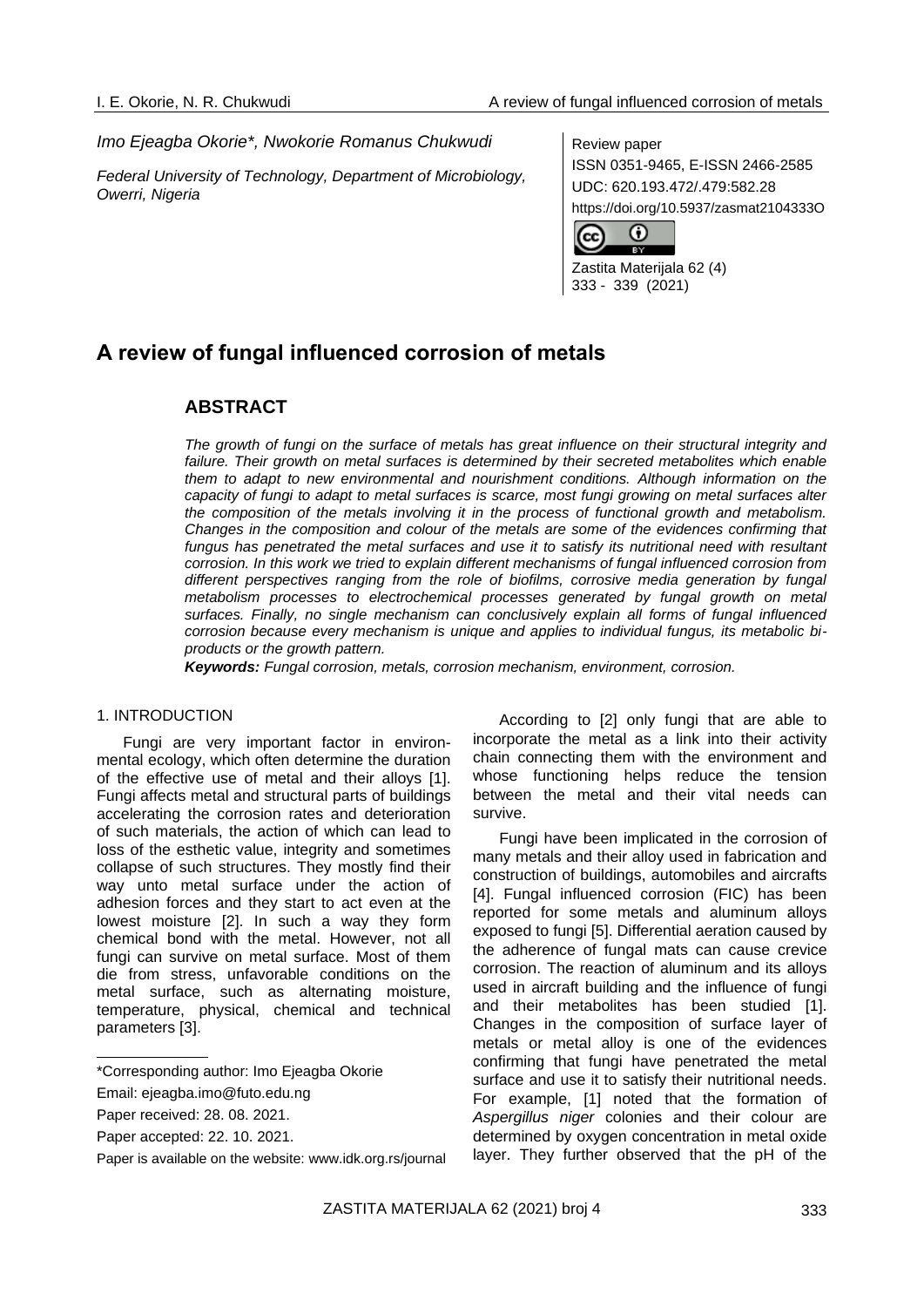surface of copper alloys decreases with an increase in quantity of oxygen which, is mostly pronounced in the zone where fungi is growing. Imo *et al.* [5,6] observed defects and pin holes on the surfaces of mild steel and changes in the color of aluminum coupons exposed to some *Aspergillus fumigatus, Acremonium kiliense* and *Penicillium chrysogenum*. In other to reveal the response of fungi developing on metal surface rich in organic substances, [1] exposed Al, Fe, Cu and Zn plates in close contact with peat compost. The results obtained suggest that fungi developing in the environment actively participate in the process of surface damage and destruction of the metal. Generally, any factor that influences anodic reaction, cathodic reaction or both of a metal can affect the corrosion rate of such metal or the overall process. The factors that can change corrosion rate include pH, temperature and the presence of microorganisms such as fungi.

Unlike bacteria, fungi are the most desiccantresistant microorganisms [7], with the ability to remain active at water activity (aw) of 0.60 while few bacteria can remain alive at aw below 0.90. Fungal corrosion via acid generation is always accompanied by the degradation of organic materials such as lubricants [8], and where there is relatively high level of organic material and water. Fungi are able to generate a wide range of organic acids under aerobic conditions. According to Gadd [9], these acids are generated to allow the sequestration of metals from the environment. The impact of organic acids on the corrosion of radioactive waste containers was reviewed by [10] who indicated that both formic and acetic acid was able to promote steel corrosion particularly if present as a vapor. Numerous reports document fungal growth in passenger compartment of inservice aircraft coated with polyurethane paint. Little and Lee [11] documented the following eight fungal genera associated with H-3 aircraft: *Pastolotia, Trichoderma*, *Epicoccum, Phoma, Strephylium, Hormodendrum* (also known as *Cladosporium*), *Penicillium and Aureobasidium*. These organisms were cultured from virtually all interior surfaces, including primer and polyurethane –coated 2024 T-6 aluminum UNS A92024), fiberglass structures members, caulking, synthetic fabrics, wiring and air conditioning ducts. According to them the concentration of organisms depends on the availability of nutrients and water. They maintained that the fungi did not degrade the polyurethane topcoat, but they derived nutrients from hydraulic fluid, deposited on surfaces during the normal operation of the helicopter and a corrosion inhibiting compound applied to surfaces during maintenance.

According to Little and Lee [11], fungus influenced corrosion of undesignated carbon steel wire rope used in military applications. Laboratory data and field statistics implicated the practice of wrapping in plastic, stored carbon steel highline under humid conditions with microbial influenced corrosion. Fungal growth was observed on interiors of some wooden spools stored outdoors and corrosion was most pronounced on wraps of wire in direct contact with the wooden spool flanges [7]. *A. niger* and *Penicillum* sp were isolated from the wooden spool flanges. Large quantities of organic acids by-products induced by these fungi selectively dissolve or chelate copper, zinc and iron forming pits which persist under anaerobic conditions established under fungal mat. Many metals are essential for fungal growth and metabolism [9]. However, metals exact toxic effects in many ways: they can inhibit enzymes, displace or substitute essential metal ions, cause disruption of membranes and interact with the systems that normally protect against the harmful effects of free radicals. The objective of this paper is to present an overview of fungal influenced corrosion which is essentially aerobic in nature and mediated mostly by fungal metabolic activities.

#### *1.1. Anaerobic corrosion*

Fungi are commonly found in connection with aerobic corrosion. They colonize the metal surface, thus creating oxygen-free environments for anaerobic bacteria, especially SRB [12]. Exopolymeric substances (EPS) excreted by secreted by fungi and some bacteria may contain organic acid high concentration which may stimulate metal deterioration. According to Gu and Mitchell [13], some groups of aerobic bacteria for example produce strong inorganic acids and thus become very corrosive toward iron.

*4OH<sup>−</sup> + 4Fe(OH) → 4Fe(OH) + 4e<sup>−</sup> anodic (1)*

$$
0 + 2H 0 + 4e^- \rightarrow 4OH^- \text{ cathodic} \tag{2}
$$

$$
4Fe(OH) + O + 2H O \rightarrow 4Fe(OH)_3 net
$$
 (3)

In aerobic solution or condition, anodic reaction is similar to the above. The product of the reaction, ferric ions is further hydrolyzed in the presence of oxygen. In presence of biofilms generated by aerobic microorganisms, the corrosion can be enhanced by metabolic reactions taking place in these biofilms as a result creation of oxygen heterogeneities near the metal surface [14], generation of substances that serve as cathodic reactants and generation of corrosive acids among others. Imo et al.[5], studied the corrosion of mild steel and aluminium in the presence of *Aspergillus*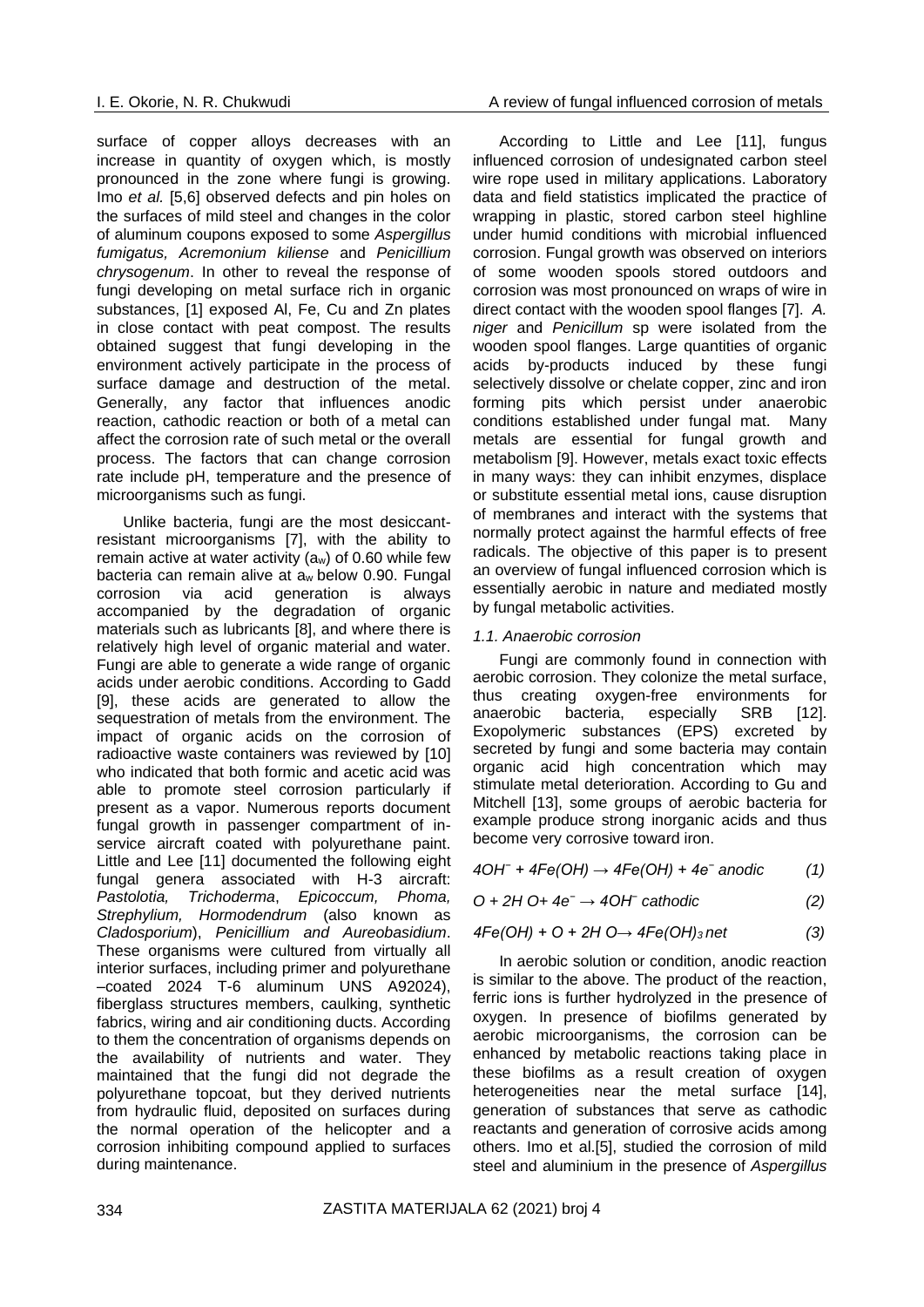*fumigatus*. The potentiodynamic polarization profile in the presence of *A. fumigatus* showed a rise in corrosion current density (I<sub>corr</sub>) from 187.95 and 153.5  $\mu$ A/cm<sup>2</sup> (in the absence of the fungi) to 279.4 and 201.2  $\mu$ A/cm<sup>2</sup> (in the presence of the fungi) for mild steel and aluminium respectively. The gravimetric analysis further revealed that the corrosion and weight loss of the metals increased with time.

### 2. MECHANISMS OF FUNGAL CORROSION

There is no universal mechanism of microbial influenced corrosion. Instead, many mechanisms exit and some of them have been described and quantified better than others [14]. The mechanism of fungal corrosion of metal is evident on how the growth, adhesion and production of metabolites interfere with the corrosion processes. According to Beech [15] it is known that mechanical and structural factors all play a role, both biotic and abiotic in nature, and these may all work in concert to cause and sustain microbial influenced corrosion.

#### *2.1. Formation of biofilms that enables the emergence of aeration cells*

Fungi and other microorganisms influence the corrosion of metal through the formation of differential aeration cells at different locations on the metal surface [14]. The effect of different concentrations of oxygen at different locations on the metal surface can be caused by the active consumption of oxygen by microorganisms in biofilms not uniformly distributed on the metal surface. It can also be caused by passive mechanism in which oxygen access to some areas is physically obstructed. According to Lewandowski and Bevenal [14] if the oxygen concentrations at two adjacent locations on an iron surface are different, then the cell potentials at these locations are different as well. The location where the oxygen concentration is higher will have a higher potential (more cathodic) than the location where the oxygen concentration is lower (more anodic). The difference in potential will give rise to current flow from the anodic locations to cathodic locations and to the establishment of corrosion cell. This is the mechanism of differential aeration cells, and the prerequisite to this mechanism is that the concentration of oxygen varies among location [16-18]. According to [19], many measurements using oxygen microsensors have demonstrated that oxygen concentrations in biofilms can vary from one location to another. For example, fungal growth on metal surface can partially seal the

surface leading to generation of differential aeration cells. These will result to the isolation of a certain part of the metal surface and the establishment of electrochemical corrosion.

## *2.2. Formation of corrosive media due to acids generation*

Fungi generally acidify their microenvironment through a number of mechanisms, which include the excretion of protons and organic acids, respiratory carbon dioxide (CO<sub>2</sub>) which can in turn result in carbonic acid formation. Some fungi can excrete a variety of other metal-complexing metabolites such as siderophores, carboxylic acids, amino acids and phenolic compounds [20]. Videla [21], observed that the acids produced by fungi are damaging to metal and their alloys. Fungi are able to oxidize ferrous iron to ferric hydroxide, which is precipitated on metal surface. Fungi can also reduce insoluble Fe (III) to Fe (II) as a result of their growth and metabolic processes. They are therefore able to induce or influence the corrosion of metals through the reduction and removal of passive oxide films from metal surfaces. Based on their metabolic activities, fungi can also oxidize metals. Metal oxidizing fungi generally produces aggressive compounds that induce corrosion damage. Such metabolic products include organic or inorganic acids like sulfuric acid which deteriorates metals integrity and cause serious corrosion failures. For example, the corrosive effects of *A. fumigatus* growth on metal surface can be linked to two mechanisms of uptake of iron exhibited by the fungus; reductive iron acquisition and siderophore-mediated iron uptake.

#### *2.3. Modification on the resistance of films exiting on the metal surfaces caused by products of fungal metabolism*

Biofilms facilitates the removal of protective films on the metal surface when they detach [22]. Videla [12], observed that fungi grow rapidly on the polarized metal surface. Their continual growth on metal surface generates pressure on the metal leading to the rupture of surrounding coatings. Copper-nickel alloys in seawater can be colonized by fungi and other organisms after extended periods of exposure despite their perceived antifouling properties. The detachment of the biofilms can cause the protective coating of metals to fall off. Videla [21], observed that biofilm formation on metal surfaces is mostly conditioned by the chemical nature and distribution of inorganic passive layers and by the elemental composition of the substratum [23]. They further observed that several months after exposure; fungal mycelia can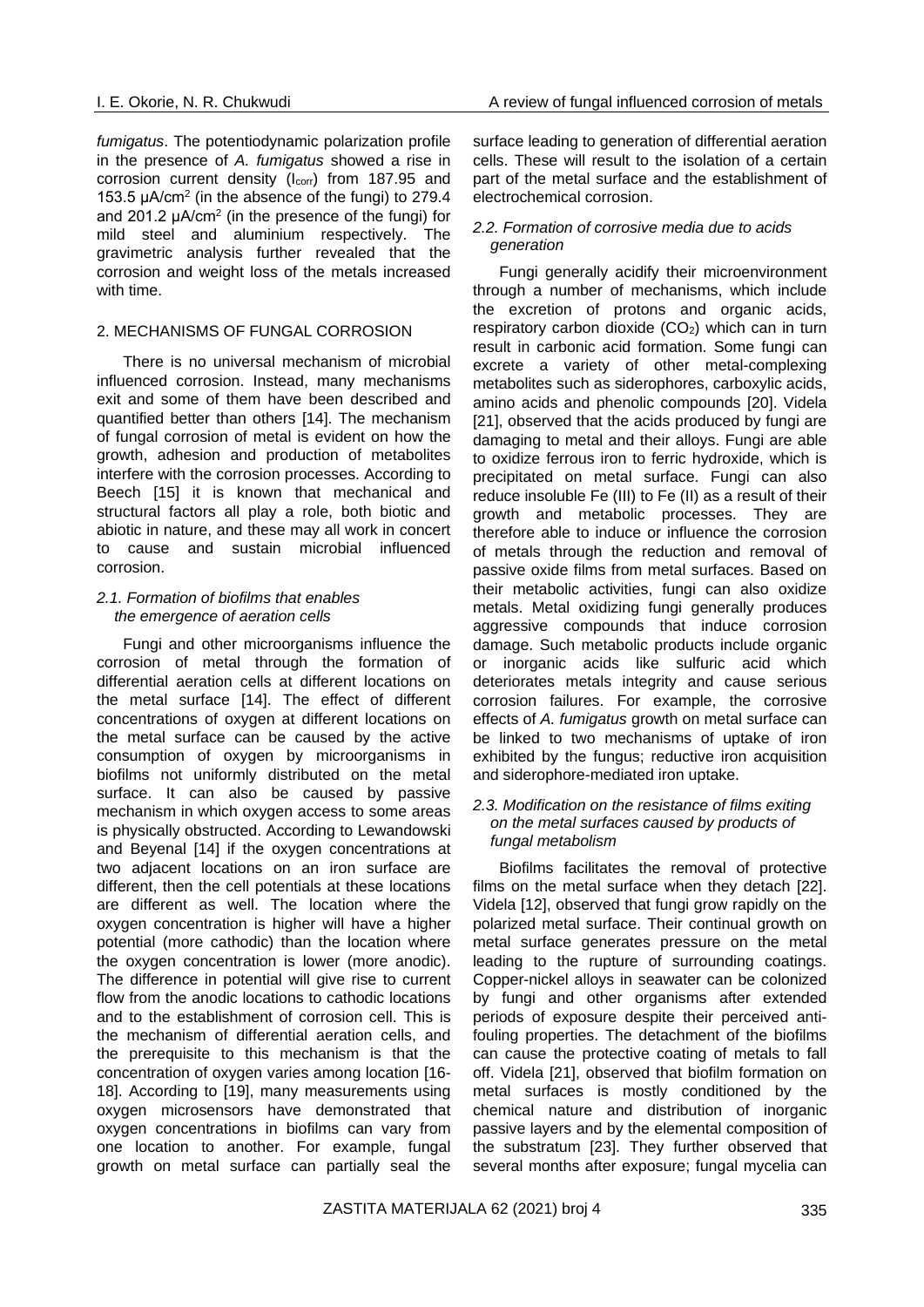be found entrapped between layers of corrosion products and EPS in a layered structure. Biofilm detachment might facilitate the removal of inorganic passive layers, resulting in a patchy distribution of the biofilm which can further lead to corrosion. Mat of fungal mycelia, observed sometimes as the predominant biofouling species, can facilitate passive layer detachment through adhesive effects developed at the fixation points and assisted by water flow velocity [22] or through other physical means.

#### *2.4. Direct influence on the speed of cathodic and anodic reactions*

The existence of a fungal biofilm can impede the diffusion of chemical species-both into and out of the biofilm-thus producing localized chemical environments that are significantly different from the bulk. These localized environments can in turn, greatly affect the underlying corrosion and also directly influence the speed of cathodic and anodic reactions [4]. By inhibiting the diffusion of the corrosive chemicals away from the metal surface, the biofilm can effectively act as a concentration multiplier [24]. The organic acid generated by fungi in aerobic region is potentially made more potent when encapsulated beneath a biofilm than otherwise. In addition to concentrating the organic acids, the biofilm can also concentrate the corroded ferrous ions, a key factor in microbial influenced corrosion.

Xiaohui and Ling [25] outlined some electrochemical processes induced by fungi growth to include: the corrosive materials excreted by fungi during their growth and metabolic processes such as enzymes and acids. These materials will cause the corrosion of steel, copper, aluminium and other metals. In some cases, fungal growth seals off the surface of metal leading to the formation of bubbles. This will isolate parts of the metal surface resulting to the establishment of partial electrochemical corrosion.

#### *2.5. Growth of fungi on metal surfaces*

Fungi grow rapidly under polarized layer. This leads to the generation of pressure on and around the metal surface resulting to rupture. Studies of morphological changes on the metal surfaces after exposure to *A. fumigatus* for sixty days showed prominent corrosion spots on the surfaces of the mild steel with more of these corrosion defects centered on the edges [5]. They observed that the growth of the fungi on the metal was proportional to corrosion rate and the intensity of the corrosion spots observed. The study using potentiodynamic polarization technique (Table 1) on *A. fumigatus*, *P. chrysogenum* and *A. kiliense* influenced corrosion of mild steel and aluminium [5,6,26] revealed that corrosion current (Icorr) increased in the presence of the fungi after 60 days incubation relative to the control (in the absence of fungi). This suggests that the growth of fungi on metals increase their electrochemical potentials which in turn results to increase in Icorr and eventual corrosion of the metal. The authors observed that increase in l<sub>corr</sub> was due to the influence of fungi on the rate of the anodic and cathodic reactions. Furthermore, the gravimetric results of corrosion behavior of mild steel and aluminium in the absence of the above fungi showed that the corrosion rate (CR) and weight loss (∆W) loss date were lower compared to the value obtained when the metals were exposed to fungi. For example, the cumulative CR  $(\SigmaCR)$ observed when mild steel was exposed for 60 days in the absence of any fungi was 1.74±0.02mpy while ΣCR observed when same metal was exposed to *A. kiliense*, *A. fumigatus* and *P. chrysogenum* was 6.51±0.19mpy, 7.85±0.91mpy and 7.58±0.79mpy respectively [5].

Another mechanism of fungi corrosion is by depolarization. If fungi grow on metals, they not only can consume for example, the nitrate and sulfur accumulated on the eroded pole but also hydrogen, oxygen and other gaseous products formed on the metal surface thereby continuing hitherto suspended corrosion process. Videla and Harrera [22] summarized the mechanisms of fungal influenced corrosion for carbon steel and aluminum alloys exposed to hydrocarbon fuels to include: local increase in proton concentration derived from organic acidic metabolism, increase in oxidizing characteristics of the medium which in turn favors pitting attack on the metal, metabolite production by the fungi which decreases the surface energy of the interface passive film or electrolyte, microbial adhesion that results to metal dissolution and finally microbial uptake of fuel additives including corrosion inhibitors. Fungi can produce chelators known as siderophores. Siderophores are low molecular weight compounds with high affinity for iron which solubilize ferric ions and transport these ions into the fungi cell for growth and activity. Siderophores can uptake the iron from the metal for growth and activity of the fungi. Siderophores iron interaction and the uptake of iron from metals can enhance corrosion processes. The growth of fungi in coating, rust inhibitors or grease will make the protective coatings of such metals to fall off thereby exposing the metals to more severe corrosion.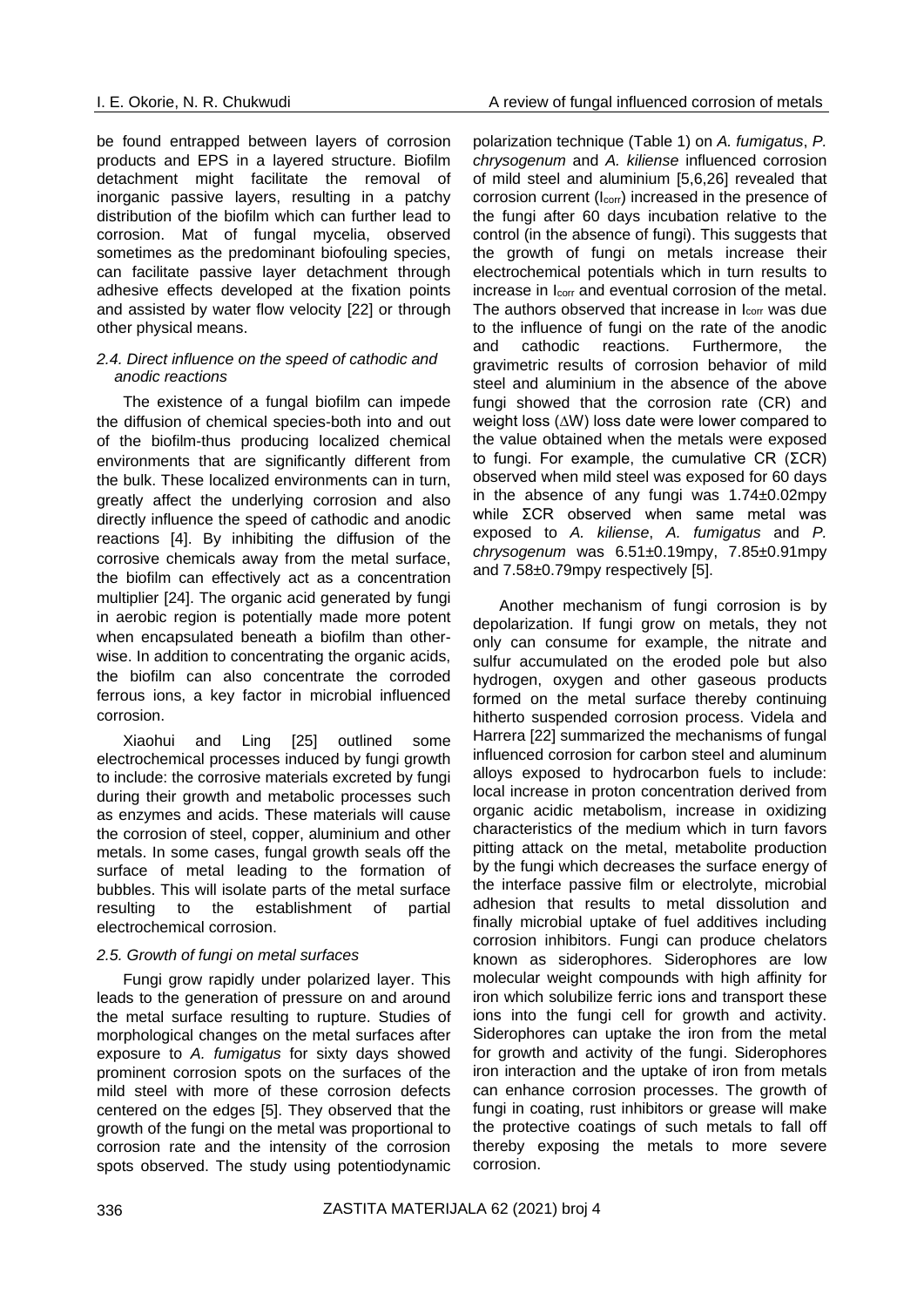#### 3. FUNGAL CORROSION CONTROL METHODS

The methods employed mostly involved in the prevention of fungal corrosion act by inhibiting the growth of the fungus and changing the environment in which the corrosion process occurs in order to avoid the adaptation of fungi. Physical (cleaning procedures) and chemical methods (sanitization through the use of biocides and antifouling coatings such as inks or corrosion inhibitors) are used generally combined to improve the procedure [22]. Physical methods include flushing, which perhaps is the simplest, although of limited efficacy.

The most common chemical method of corrosion and biofouling control in industrial water systems is the use of biocides [22]. Corrosion inhibitors can be either oxidizing compounds (e.g., chromate, nitrate and molybdate), which encourages the production of low solubility corrosion product films on the metal surface or non-oxidizing toxicants (carbonates, silicates and phosphates), which form protective films or adsorption type inhibitors (highly polar, anionic organic molecules) which absorb on metal [12]. Chlorine, ozone and bromine are three typical oxidizing agents of industrial use. Non-oxidizing biocides are reported to be more effective than oxidizing biocides for overall control of algae, fungi and bacteria as they are more persistent, and many of them are pH-independent [27]. Combinations of oxidizing and non-oxidizing biocides or of two non-oxidizing biocides are often used to optimize the microbiological control of industrial water systems. According to Videla and Herrera [28], dichloromethyl hydanton, chlorinated isocyanurates, calcium hyochlorite (oxidizing biocides) and acrolein, chlorinated phenols, quaternary ammonium compounds, methylene bisthiocyanate, hexachlorodimethyl carbonate (non-oxidizing biocides) are used to retard the growth of different types of microorganisms.

According to Uhlig [29], cathodic protection CP can prevent all kinds of corrosion; including microbial influenced corrosion, if adequate potentials are sustained. The technique has also been applied to tanks, clarifiers and heat exchanger.

The known hazardous effects of most synthetic inhibitors and the need to develop cheap, nontoxic and eco-friendly process have motivated researchers to focus on the use of natural products [30]. The environmental toxicity of inorganic corrosion inhibitors has promoted the search for green corrosion inhibitors as they are biodegradable, do not contain heavy metals or other toxic compounds. In addition to being environmentally friendly and ecologically acceptable, plant products are inexpensive, readily available and renewable [31- 34].

Tannins, organic acids, alkaloids, pigments and proteins from plants are known to inhibit metal corrosion [35,36]. Imo et al. [5] inhibited the growth of *Aspergillus fumigatus* with the extract of *Piper guineense*. They attributed the anti-corrosion activity of the extract to the phytochemical constituents of the extract which often bear similar molecular, electronic structure with organic corrosion inhibitors as well as antimicrobial properties

The adhesive protein from the marine mussel *Mytilus edulis* and the bovine serum albumin (BSA) were both absorbed on carbon steel and were able to inhibit corrosion [37]. Plant products have shown antimicrobial activity and studies in the use of extracts or isolated compounds to combat humanpathogens and phytopathogenic bacteria and microorganisms involved in corrosion are well documented [38-40]. The activity of an aqueous extract of *Brassica nigra* on planktonic and sessile *Pseudomonas* sp., the fungus *Aspergillus fumigatus* and a mixture of SRB revealed a promissory biocidal action against microorganisms frequently found in industrial biofilms [21].

| Table 1. Polarization data for mild steel and aluminium in the presence and absence of fungi |  |
|----------------------------------------------------------------------------------------------|--|
| Tabela 1. Podaci polarizacije za meki čelik i aluminijum u prisustvu i odsustvu gljivica     |  |

| Fungi                      | I(iA/cm2)  |           | Ecorr (mV) Vs SAC |           | la         |           | ic         |           |
|----------------------------|------------|-----------|-------------------|-----------|------------|-----------|------------|-----------|
|                            | Mild steel | Aluminium | Mild steel        | Aluminium | Mild steel | Aluminium | Mild steel | Aluminium |
| Acremonium<br>kiliense     | 223.0      | 183.7     | $-417.3$          | $-795.0$  | 122.7      | 100.3     | 100.6      | 121.4     |
| Aspergillus<br>fumigatus   | 279.4      | 201.2     | $-485.4$          | $-796.4$  | 115.1      | 97.6      | 75.1       | 109.8     |
| Penicillium<br>chrysogenum | 258.6      | 184.6     | $-490.2$          | $-734.5$  | 107.0      | 90.6      | 69.5       | 104.6     |
| Control                    | 187.9      | 153.5     | $-491.8$          | $-701.6$  | 105.3      | 89.5      | 69.2       | 100.3     |

Legend: I<sub>corr</sub>=Corrosion current density; E<sub>corr</sub>= Corrosion potential; ia =Anodic current; ib=Cathodic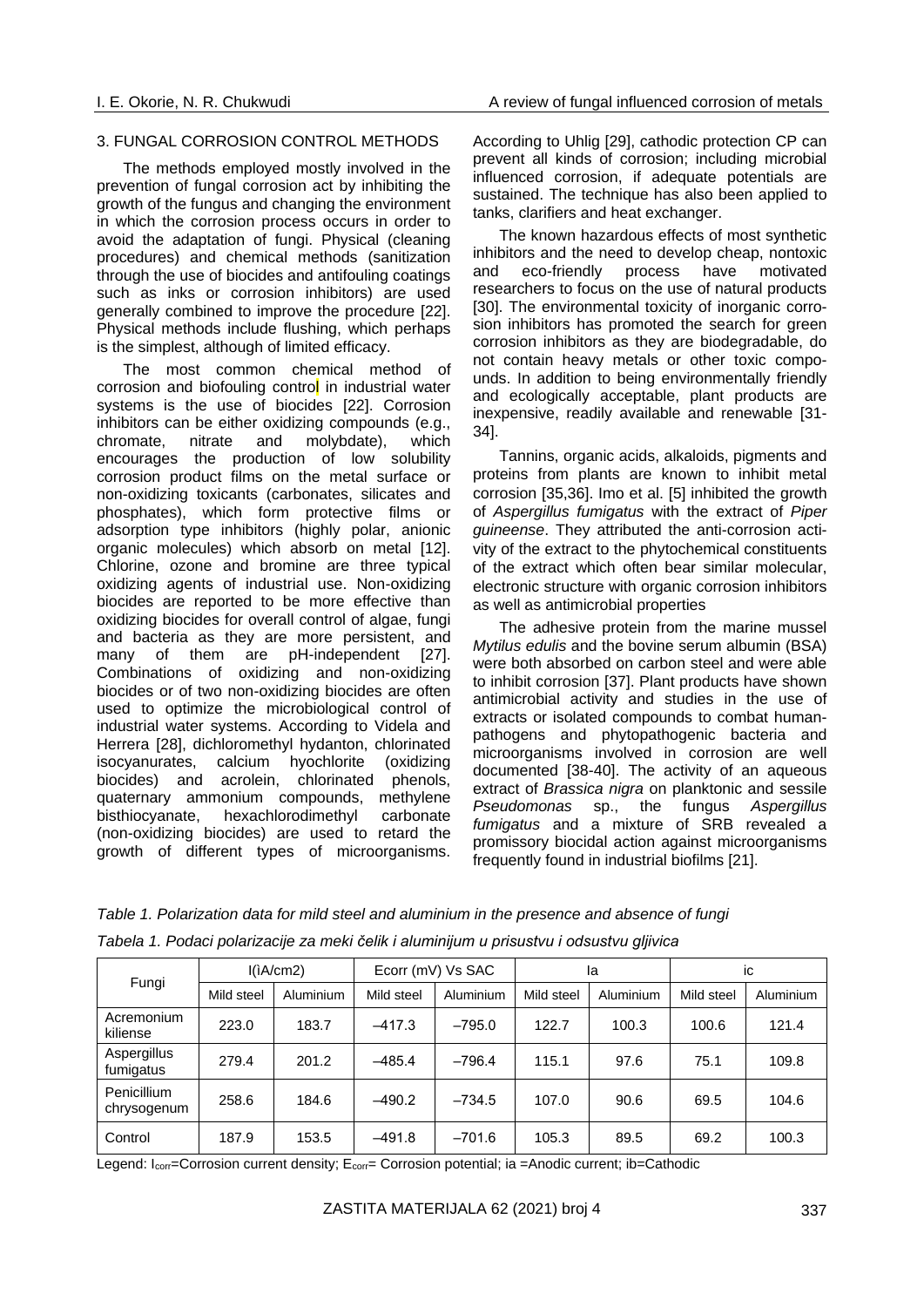#### 4. CONCLUSION

Studies have shown that fungi can influence the corrosion of metal and their alloys. Fungi are able to generate a wide range of organic acids under aerobic conditions because they can proliferate in humid environments assimilate low molecular weight molecules and elements from metal surfaces. The mechanisms of fungal corrosion are diverse and there are no unified mechanisms. This is because corrosion process by each fungus is distinct depends on the specific organism growing in the environment, chemical nature of the environment and the electrochemical properties of the metals.

#### 5. REFERENCE

- [1] A.Lugauskas, K.Leinartas, A.Grigucevičienė, A. Selskienė, E.Binkauskienė (2008) Possibility of micromycetes detected in dust to grow on metal (AL, Fe, Cu, Zn) and polyaniline-modified Ni, Ecology, 54(3), 149-157.
- [2] A.Lugauskas, P.Igoris, R.Rimantas, G.Asta, S. Aušra, P.Vidas (2009) The influence of micromycetes on the corrosion behaviour of metals (Cu, Zn) in environments polluted with organic substances, Chemija, 20(3), 141–153.
- [3] E.Juzeliunas, R.Ramanauskas, A.Lugauskas, K. Leinartas, M.Samuleviviciene A.Sudavicius, R. Juskenas (2007) Microbially influenced corrosion of zinc and aluminum-two-year subjection to influence of *Aspergillus niger*, Corrosion Science*,* 49, 4098- 4112.
- [4] I.B.Beech, J.Sunner (2004) Biocorrosion: towards understanding interaction biofilms and metals, Current Opinion in Biotechnology, 15, 181-186.
- [5] E.O.Imo, J.C.Orji, C.O.Nweke (2018) Influence of *Aspergillus fumigatus* on corrosion behaviour of mild steel and aluminium*,* International Journal of Applied Microbiology and Biotechnology Research*,* 6, 61-69.
- [6] E.O.Imo, J.C.Orji, C.O.Nweke (2019) Fungal influenced corrosion of aluminium in the presence of *Acremonium kiliense*, International Journal of Applied Microbiology and Biotechnology Research, 7, 1-6.
- [7] B.Little, R.Ray (2002) A prospective on corrosion inhibition by biofilms, Corrosion, 58, 424-428.
- [8] B.Little, R.Staehle, R.Davis (2001) Fungal influenced corrosion of post-tensioned cables, International Biodeterioration and Biodegradation, 47, 71-77.
- [9] G.M.Gadd (2010) Metals, minerals and microbes: geomicrobiology and bioremediation, Microbiology, 15, 609-643.
- [10] B.M.Rosales (1985) Corrosion measurement for determining the quality of maintenance in jet fuel storage. In:Dexter. S.C., Videla, H.A. (eds) Proceeding of the Argentine-USA Workshop on Biodeterioration. Sao Paulo, Brazil. Aquatic Quimica, p.135-143.
- [11] B.Little, J.S.Lee (2007) Microbiologically Influenced Corrosion. Hoboken, N.J., USA, John Wiley and sons.
- [12] H.A.Videla (2001) Microbially influenced corrosion: an update overview, International Biodeterioration and Biodegradation*,* 48, 176-201.
- [13] J.D.Gu, R.Mitechell (2000) Biodeterioration. In: Dworkin, M., Falkow, S., Rosenberg, E., Scheifer, K.H. and Stackebrandt, E. (ed). Prokaryotes: An Evolving Electronic Resourse for the Microbiological Community. Springer-Verlag, New York.
- [14] Z.Lewandowski, H.Beyenal (2008) Mechanisms of microbially influenced corrosion, Springer Series on Biofilms, 8, 1-2.
- [15] B.Beech (2003) Sulfate-reducing bacteria in biofilms on metallic materials and corrosion, Microbiology Today, 30, 115-117.
- [16] N.Acuna, B.O.Ortega-Morales, A.Valadez-Gonzalez (2006) Biofilms colonization dynamics and influence on the corrosion resistance of austenitic UNSS31603 stainless steel exposed to Gulf of Mexico seawater, Mater. Biotechnology, 8, 62-70.
- [17] W.H.Dickinson, Z.Lewandoski (1998) Electrochemical concepts and techniques in the study of stainless-steel ennoblement, Biodegradation, 9, 11- 21.
- [18] M.A.Hossain, C.R.Das (2005) Kinetic and thermodynamic studies of microbial corrosion of mild steel specimen in marine environment, Journal of Indian Chemical Society, 82, 376-378.
- [19] Z.Lewandowski, H.Beyenal (2007) Fundamentals of Biofilm Research. CRC Press, Boca Raton, Florida.
- [20] W.Burgstaller, F.Schinner (1993) Leaching of metals with fungi, Journal of Biotechnology, 27, 91- 116.
- [21] H.A.Videla (2003) Biocorrosion and biofouling of metals and alloys of industrial usage: Present state of art at the beginning of new millennium, Revista de Metalurgia, 1, 256-264.
- [22] H.A.Videla, L.K.Herrera (2005) Microbiologically influenced corrosion: Looking to the future, International Microbiology, 8(3), 169-180.
- [23] D.Cetin, M.L.Aksu (2003) Corrosion behavior of low-alloy steel in the presence of *Desulfotomaculum sp*, Corrosion Science, 51, 1584-1588.
- [24] T.Rohwerder. T.Gehrke, K.S.Kinzler (2003) Bioleaching review part A: Progress in bioleaching: fundamentals and mechanisms of bacterial metal sulfide oxidation, Applied Microbiology Biotechnology, 63, 239-248.
- [25] W.Xiaohui, W.Ling (2006) Measures and Test Techniques for fungus resistance to aircraft materials and equipment.  $25<sup>th</sup>$  International Congress of the Aeronautical Sciences, ICAS 2006.
- [26] E.O.Imo, J.C.Orji, C.O.Nweke (2020) Impact and corrosion behavior of mild steel in the presence of *Penicillium chrysogenum,* International Journal of Coal, Geology and Mining Research, 2(1), 34-44.
- [27] H.A.Videla (2002) Prevention and control of biocorrosion, International *Biode-*terioration and Biodegradation., 49, 259-270.
- [28] H.A.Videla, L.K.Herrera (2004) Biocorrosion. In Vazquez-Duhalt, R., Quintero-Ramirez, R. (eds), Petroleum biotechnology. Developments and